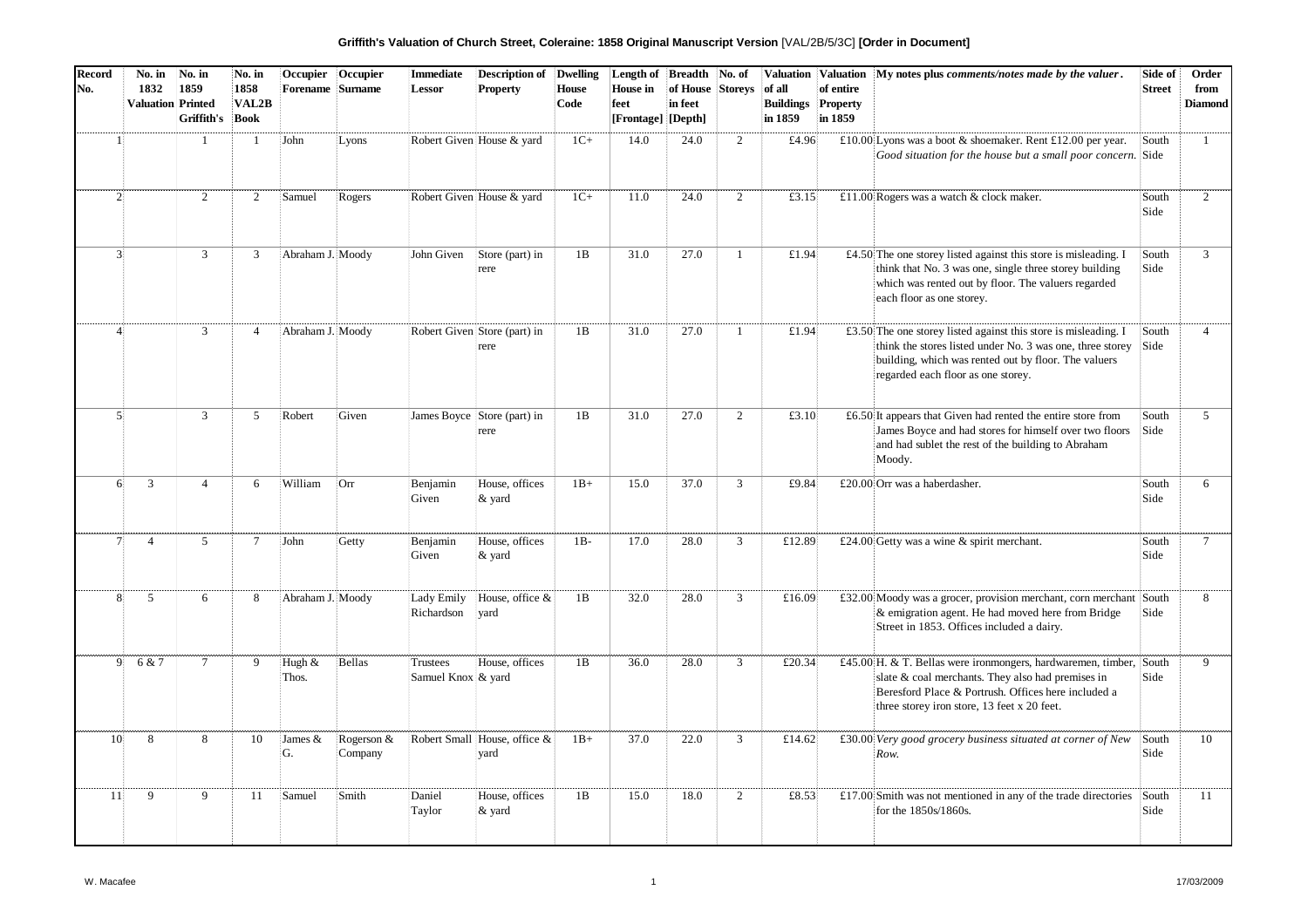| Griffith's Valuation of Church Street, Coleraine: 1858 Original Manuscript Version [VAL/2B/5/3C] [Order in Document] |  |  |  |
|----------------------------------------------------------------------------------------------------------------------|--|--|--|
|----------------------------------------------------------------------------------------------------------------------|--|--|--|

| <b>Record</b><br>No. | No. in<br>1832<br><b>Valuation Printed</b> | No. in<br>1859<br>Griffith's | No. in<br>1858<br>VAL <sub>2</sub> B<br>Book | Occupier<br><b>Forename</b> Surname | Occupier   | <b>Immediate</b><br>Lessor     | <b>Description of</b><br><b>Property</b>    | <b>Dwelling</b><br><b>House</b><br>Code | Length of<br><b>House</b> in<br>feet<br>[Frontage] [Depth] | <b>Breadth</b><br>of House<br>in feet | No. of<br><b>Storeys</b> | Valuation<br>of all<br><b>Buildings</b><br>in 1859 | Valuation<br>of entire<br>Property<br>in 1859 | My notes plus comments/notes made by the valuer.                                                                                                                                                                                                                                                                                                                                                                                                                                                                   | Side of<br><b>Street</b> | Order<br>from<br><b>Diamond</b> |
|----------------------|--------------------------------------------|------------------------------|----------------------------------------------|-------------------------------------|------------|--------------------------------|---------------------------------------------|-----------------------------------------|------------------------------------------------------------|---------------------------------------|--------------------------|----------------------------------------------------|-----------------------------------------------|--------------------------------------------------------------------------------------------------------------------------------------------------------------------------------------------------------------------------------------------------------------------------------------------------------------------------------------------------------------------------------------------------------------------------------------------------------------------------------------------------------------------|--------------------------|---------------------------------|
| 12                   | 9                                          | 10                           | 12                                           | John                                | Church     | Daniel<br>Taylor               | House, office &<br>vard                     | 1B                                      | 11.0                                                       | 18.0                                  | 2                        | £2.30                                              |                                               | £8.50 Church was a boot $\&$ shoemaker and a leather cutter.                                                                                                                                                                                                                                                                                                                                                                                                                                                       | South<br>Side            | 12                              |
| 13                   | 10                                         | 11                           | 13                                           | Malcolm                             | McMullen   | Robert<br>Hezlet of<br>Bovagh  | House, offices<br>& yard                    | $1C+$                                   | 31.0                                                       | 23.0                                  | $\mathfrak{Z}$           | £11.58                                             |                                               | £27.00 McMullen was a publican. Offices include stables, 19<br>feet x 40 feet. Also, building was taking place on these<br>premises. Rent of £20.00 per year. Low rent. Lease<br>promised.                                                                                                                                                                                                                                                                                                                         | South<br>Side            | 13                              |
| 14                   | 11                                         | 12                           | 14                                           | Robert                              | Nevin      | Thomas<br>Montgomery $\&$ yard | House, offices                              | 1A                                      | 30.0                                                       | 30.0                                  | $\mathfrak{Z}$           | £31.62                                             |                                               | £48.00 Nevin was a grocer, also cured ham in Society Place and South<br>had a meal & salt store in New Row. Much higher<br>storeys than Malcolm McMullan but not quite so high<br>as McCarter.                                                                                                                                                                                                                                                                                                                     | Side                     | 14                              |
| 15                   | 12                                         | 13                           | 15                                           | Joseph                              | McCarter   | Sir Ed.<br>McNaghtan,<br>Bt.   | House (part of)                             |                                         |                                                            |                                       |                          |                                                    |                                               | £13.00 Originally listed as building ground. The house (part of)<br>was added in blue ink at a later date. No other details<br>given. Must have been on the two upper floors of this<br>building.                                                                                                                                                                                                                                                                                                                  | South<br>Side            | 15                              |
| 16                   | 12                                         | 13                           | 15                                           | Unoccupie                           |            | Joseph<br>McCarter             | House<br>(unfinished),<br>offs & yard       | 1A                                      | 30.0                                                       | 33.0                                  | $\overline{3}$           | £25.20                                             |                                               | $£33.00$ McCarter holds the shop and half the cellar for his<br>own use. He will let the remainder of the concern when Side<br>finished.                                                                                                                                                                                                                                                                                                                                                                           | South                    | 16                              |
| 17                   | 13                                         | 14                           | 16                                           | Alexander Campbell                  |            | Daniel<br>Taylor               | House. offices<br>& yard                    | $1C+$                                   | 12.0                                                       | 20.0                                  | 2.25                     | £3.66                                              |                                               | £8.50 Campbell was a baker and a bakehouse 15 feet x 10 feet South<br>and an oven 12 feet x 9 feet were listed for this property. Side<br>Note that this property along with No. 15 was rebuilt<br>around 1870.                                                                                                                                                                                                                                                                                                    |                          | 17                              |
| 18                   | 13                                         | 15                           | 17                                           | Barry                               | Cunningham | Daniel<br>Taylor               | House. offices<br>& yard                    | $1C+$                                   | 16.5                                                       | 20.0                                  | 2.25                     | £6.42                                              |                                               | $£10.00$ The name James Gillen was stroked out and Barry<br>Cunningham's name added in blue ink. Also a note by<br>valuer - gone to Mooney's down in the Diamond. Rent<br>of £12.00 per year. Offices included two stables 12 feet<br>$x$ 18 feet & 15 feet $x$ 21 feet, plus a hay loft. Note that<br>this property along with No. 14 was rebuilt around 1870.                                                                                                                                                    | South<br>Side            | 18                              |
| 19                   | 13                                         | 15a                          |                                              | Daniel                              | Taylor     | Immediate<br>Lessor            | Store (part of)<br>in rere of 14 $\&$<br>15 | 1A                                      |                                                            |                                       | $\mathfrak{Z}$           | £5.00                                              |                                               | £5.00 Store [new] was added in blue ink. The under part of the $\vert$ South<br>store was held by Cunningham as a stable.                                                                                                                                                                                                                                                                                                                                                                                          | Side                     | 19                              |
| 20                   | 14                                         | 16                           | 18                                           | John                                | Huey       | Daniel<br>Taylor               | House (part of)                             | 1B                                      | 12.0                                                       | 47.0                                  | $\mathbf{1}$             | £2.63                                              |                                               | £10.50 Huey was a meal & flour merchant and it is doubtful if<br>he actually lived here. I think that No. 16 was either a<br>three storey or a two and a half storey house with two<br>shops and a hallway entrance on the ground floor to the<br>dwelling accomodation on the upper floors. This part of<br>the property, on the ground floor, was described as a<br>shop and backroom - narrow frontage. Rent of £12.00<br>per year. Note that all of No. 16 was rebuilt as a three<br>storey block around 1870. | South<br>Side            | 20                              |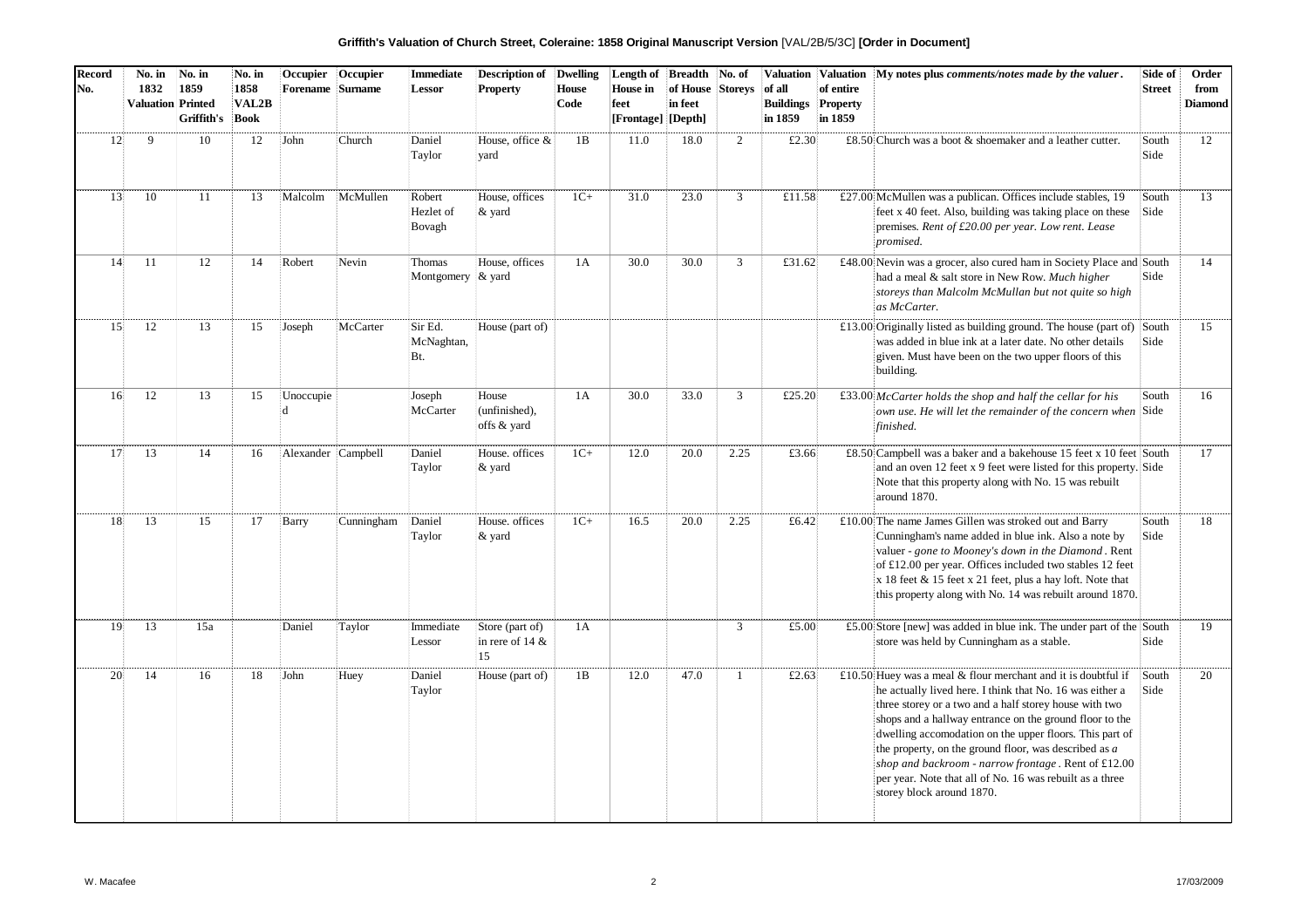| Griffith's Valuation of Church Street, Coleraine: 1858 Original Manuscript Version [VAL/2B/5/3C] [Order in Document] |  |  |  |
|----------------------------------------------------------------------------------------------------------------------|--|--|--|
|----------------------------------------------------------------------------------------------------------------------|--|--|--|

| <b>Record</b><br>No. | No. in<br>1832<br><b>Valuation Printed</b> | No. in<br>1859<br>Griffith's | No. in<br>1858<br>VAL2B<br>Book | Occupier<br><b>Forename</b> Surname | Occupier | <b>Immediate</b><br><b>Lessor</b> | <b>Description of</b><br><b>Property</b>  | <b>Dwelling</b><br><b>House</b><br>Code | Length of<br>House in<br>feet<br>[Frontage] [Depth] | <b>Breadth</b><br>of House<br>in feet | No. of<br><b>Storeys</b> | of all<br><b>Buildings</b><br>in 1859 | of entire<br><b>Property</b><br>in 1859 | Valuation   Valuation   My notes plus comments/notes made by the valuer.                                                                                                                                                                                                                                                                                                                                                                                                                                            | Side of<br><b>Street</b> | Order<br>from<br><b>Diamond</b> |
|----------------------|--------------------------------------------|------------------------------|---------------------------------|-------------------------------------|----------|-----------------------------------|-------------------------------------------|-----------------------------------------|-----------------------------------------------------|---------------------------------------|--------------------------|---------------------------------------|-----------------------------------------|---------------------------------------------------------------------------------------------------------------------------------------------------------------------------------------------------------------------------------------------------------------------------------------------------------------------------------------------------------------------------------------------------------------------------------------------------------------------------------------------------------------------|--------------------------|---------------------------------|
| 21                   | 14                                         | 16                           | 19                              | Daniel                              | Taylor   | John Boyd<br>Esq., M.P.           | House, offices,<br>vard & small<br>garden | $1B-$                                   | 37.5                                                | 22.0                                  | $\overline{2}$           | £17.88                                |                                         | $£20.00$ This was the dwelling accomodation on the second and<br>third floors. It is not clear if Taylor lived here in 1859.<br>He also had property in the Diamond and other parts of<br>the town. This house had been occupied by John Boyd in<br>1832 and had earlier been the rectory for St. Patrick's<br>Church across the street.                                                                                                                                                                            | South<br>Side            | 21                              |
| 22                   | 14                                         | 16                           | 20                              | Unoccupie<br>Ы                      |          | Daniel<br>Taylor                  | House (part of)                           | $1B-$                                   | 19.5                                                | 22.0                                  | $\overline{1}$           | £2.00                                 |                                         | £10.00 Unoccupied. Shop to be let, much better frontage than<br>Huey. Note that the total frontage of No. 16 was 37.5<br>feet. The ground floor frontage included the two shops<br>plus the hallway which was 6 feet wide.                                                                                                                                                                                                                                                                                          | South<br>Side            | 22                              |
|                      | 23 15 & 16                                 | 17                           | 21                              | Alexander Anderson                  |          | John Boyd<br>Esq., M.P.           | House, offices<br>& yard                  | $1B/B-$                                 | 33.0                                                | 28.0                                  | $\mathfrak{Z}$           | £14.84                                |                                         | £25.00 Anderson was a wine & spirit merchant. He had lived<br>further up the street in 1832 and had moved here by<br>1846, or possibly earlier. The part of this building next<br>to No. 16 had been the post office in 1832. The other<br>part had been a public house. Clearly renovation had<br>taken place and Anderson occupied the house on the top<br>two floors with a wine & spirit store in part of the ground<br>floor and Wilson had a shop/store in the other part of the<br>ground floor - see below. | South<br>Side            | 23                              |
|                      | 24 16 & 16                                 | 17                           | 22                              | William                             | Wilson   | Alexander<br>Anderson             | House (part of)                           | 1B                                      | 12.0                                                | 28.0                                  | $\mathbf{1}$             | £4.45                                 |                                         | £9.00 Small shop and backroom on the ground floor.<br>Anderson, next door, holds the upper part. I doubt if<br>Wilson actually lived here. These Wilsons had flour<br>mills at Glenstall near Balnamore.                                                                                                                                                                                                                                                                                                            | South<br>Side            | 24                              |
| 25                   | 17                                         | 18                           | 23                              | John                                | Curry    | Butler M.<br>Giveen Esq.          | House, offices<br>$\&$ yard               | 1B                                      | 30.0                                                | 20.0                                  | 2                        | £15.68                                |                                         | £20.00 Offices included a stable 20 feet x 27 feet.<br>"Agricultural Hotel", a very poorly finished concern<br>not in very good repair - good ? yard with gateway<br>entrance. The upper part over Long's holding next<br>door belongs to this tenement.                                                                                                                                                                                                                                                            | South<br>Side            | 25                              |
| 26                   | 17                                         | 18                           | 24                              | Richard                             | Long     | Butler M.<br>Giveen Esq.          | House (part of)                           | 1B                                      | 13.5                                                | 20.0                                  | $\overline{2}$           | £1.82                                 |                                         | £5.00 Rent of £6.00 per year. Note that Long only occupied<br>the ground floor - see above. I have no details on the<br>occupation of Richard Long.                                                                                                                                                                                                                                                                                                                                                                 | South<br>Side            | 26                              |
| 27                   | 18                                         | 19                           | 25                              | Robert                              | Small    | Rev. James<br>O'Hara              | Store                                     | 1B                                      | 25.0                                                | 21.0                                  | 3                        | £3.68                                 |                                         | £8.00 A Robert Small was listed as a grocer in the 1856<br>Slater's Trade Directory. Good store but a small rent of Side<br>£5.00 per year.                                                                                                                                                                                                                                                                                                                                                                         | North                    | 17                              |
| 28                   | 19                                         | 20                           | 26                              |                                     |          |                                   | Church &<br>graveyard                     |                                         |                                                     |                                       |                          |                                       | £58.00                                  |                                                                                                                                                                                                                                                                                                                                                                                                                                                                                                                     | North<br>Side            | 16                              |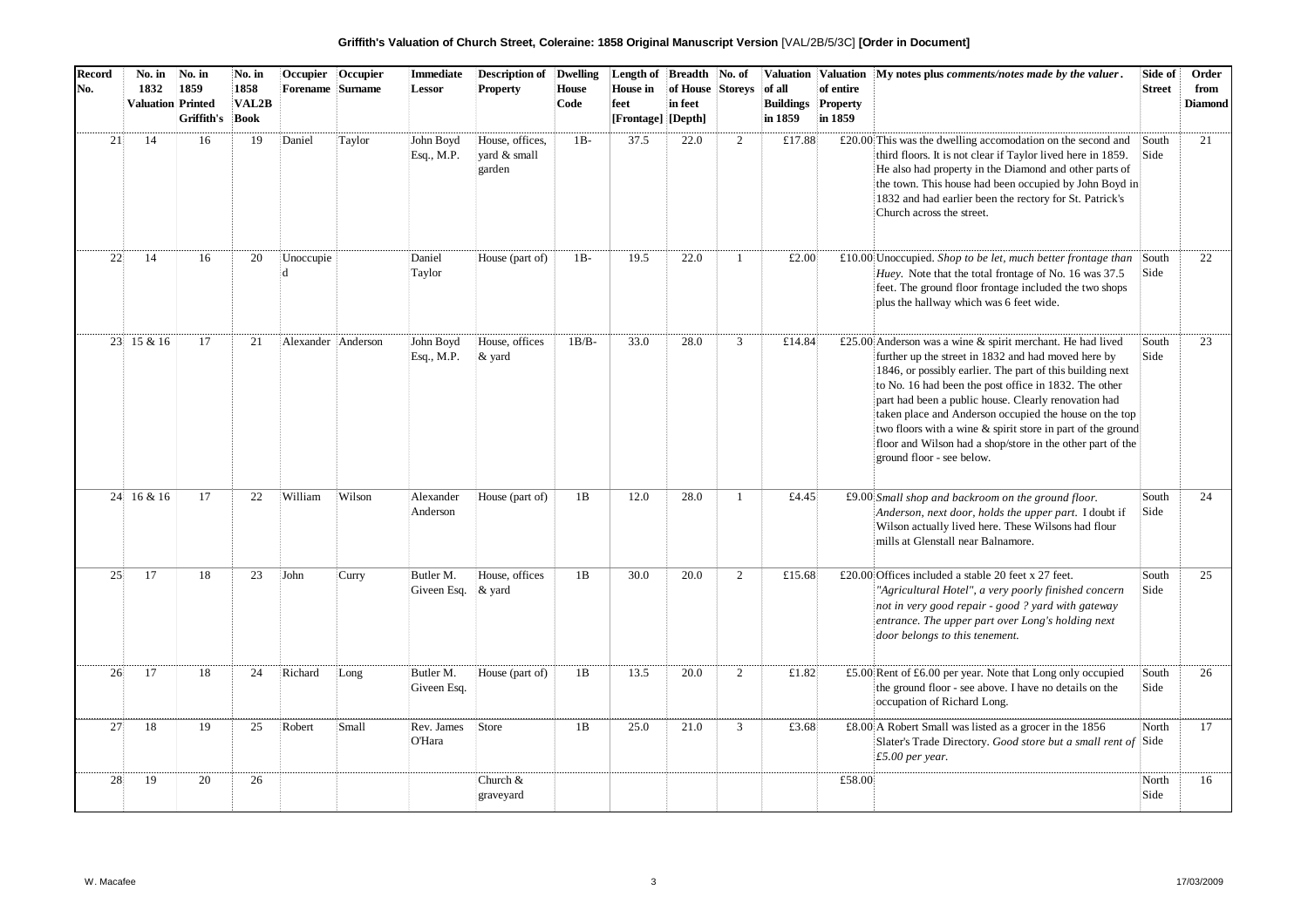**Griffith's Valuation of Church Street, Coleraine: 1858 Original Manuscript Version** [VAL/2B/5/3C] **[Order in Document]**

| <b>Record</b><br>No. | No. in<br>1832<br><b>Valuation Printed</b> | No. in<br>1859<br>Griffith's | No. in<br>1858<br>VAL <sub>2</sub> B<br>Book | Occupier<br><b>Forename</b> | Occupier<br><b>Surname</b> | Immediate<br><b>Lessor</b>      | <b>Description of</b> Dwelling<br><b>Property</b>         | House<br>Code | Length of<br><b>House</b> in<br>feet<br>[Frontage] [Depth] | Breadth No. of<br>of House Storeys<br>in feet |                | of all<br><b>Buildings</b><br>in 1859 | of entire<br>Property<br>in 1859 | Valuation   Valuation   My notes plus comments/notes made by the valuer.                                                                                                                                                                                                                 | Side of<br><b>Street</b> | Order<br>from<br><b>Diamond</b> |
|----------------------|--------------------------------------------|------------------------------|----------------------------------------------|-----------------------------|----------------------------|---------------------------------|-----------------------------------------------------------|---------------|------------------------------------------------------------|-----------------------------------------------|----------------|---------------------------------------|----------------------------------|------------------------------------------------------------------------------------------------------------------------------------------------------------------------------------------------------------------------------------------------------------------------------------------|--------------------------|---------------------------------|
| 29                   | 20                                         | 21                           | 27                                           | John                        | Lusk                       | Maryanne<br>Gregg               | House, offices<br>$&$ yard                                | 1A            | 24.0                                                       | 32.0                                          | $\mathbf{3}$   | £22.32                                |                                  | £35.00 Lusk was a corn & flour merchant. Offices included a<br>guano store 15 feet x 20 feet. Very neat concern.                                                                                                                                                                         | North<br>Side            | 15                              |
| 30                   | 21                                         | 22                           | 28                                           | Eneas                       | McAllister                 | Maryanne<br>Gregg               | House, offices,<br>vard & small<br>garden                 | 1B            | 21.0                                                       | 32.0                                          | $\mathbf{3}$   | £11.94                                |                                  | £24.00 McAllister was a saddler & harness maker. Store as<br>house in lodging put into North Rampart.                                                                                                                                                                                    | North<br>Side            | 14                              |
| 31                   | 22                                         | 23                           | 29                                           | John                        | Dillon                     | Robert<br>Sharpe                | House, office,<br>yard & small<br>garden                  | $1B-$         | 21.0                                                       | 32.0                                          | $\mathbf{3}$   | £11.24                                |                                  | £22.00 John Dillon was listed as a pawnbroker in the $1856$<br>Slater's Directory. A James Dillon was listed as a baker<br>in the 1863-64 directory. Rent £26.00 per year.                                                                                                               | North<br>Side            | 13                              |
| 32                   | 23                                         | 24                           | 30                                           | John                        | <b>McCandless</b>          | Robert<br>Sharpe                | House, office,<br>vard & small<br>garden                  | $1B-$         | 22.0                                                       | 32.0                                          | $\mathbf{3}$   | £11.58                                |                                  | £22.00 A John McCandless was listed as a grocer in the 1856<br>Slater's Directory and a John McCandless was listed as<br>Post Office in the 1863-64 Directory. Rent £26.00 per<br>year. Offices included a cow house 7 feet x 12 feet.                                                   | North<br>Side            | 12                              |
| 33                   | 24                                         | 25                           | 31                                           | Robert                      | Milliken                   | Thomas                          | House, office,<br>Bennett Esq.   yard $&$ small<br>garden | 1B            | 19.0                                                       | 21.0                                          | 2              | £6.33                                 |                                  | £17.00 Milliken was a spirit dealer. Rent £20.00 per year. The<br>property was described as a public house.                                                                                                                                                                              | North<br>Side            | 11                              |
| 34                   | 25                                         | 26                           | 32 & 33 Hugh                                 |                             | McAtamney                  | Hugh Boyd<br>Mackay Esq. & yard | House, offices                                            | 1B            | 18.0                                                       | 21.0                                          | $\overline{2}$ | £9.21                                 |                                  | £20.00 McAtamney was a baker and was listed as a baker &<br>grocer in the 1863-64 Directory. Offices included a<br>bakehouse 15 feet by 45 feet, a piggery 7 feet x 7 feet<br>and a stable 16 feet x 22 feet. Bakery very good in rear<br>but rather old and not in very good condition. | North<br>Side            | 10                              |
| 35                   | 26                                         | 27                           | 34                                           | William                     | Robb                       | Hon. Irish<br>Society           | House, offices,<br>yard & small<br>garden                 | 1B            | 30.0                                                       | 19.5                                          | 2.33           | £14.68                                |                                  | £27.00 I think the Robbs had been grocers in Church Street in<br>the 1820s but are not listed in the trade directories for<br>the 1840s, 1850s or 1860s. I think that they were able to<br>live off rents from proeperties in the town. Offices let to<br>McAtamney next door.           | North<br>Side            | 9                               |
| 36                   | 27                                         | 28                           | 35                                           | James                       | <b>Brookes</b>             | William<br>Robb                 | House                                                     | 1B            | 16.0                                                       | 20.0                                          | 2              | £3.07                                 |                                  | £9.00 Brookes was a saddler & harness maker. Rent £10.00<br>per year. Robb next door holds the attic.                                                                                                                                                                                    | North<br>Side            | 8                               |
| 37                   | 27                                         | 28a                          | 36                                           | James                       | <b>Brookes</b>             | William<br>Robb                 | House in rere                                             | $1C+$         | 21.0                                                       | 27.0                                          | 2              |                                       |                                  | £4.50 Rent £3.50 per year.                                                                                                                                                                                                                                                               | North<br>Side            | $\tau$                          |
| 38                   | 28                                         | 29                           | 37                                           | Arthur                      | Curry                      | Galt Esq.                       | Griffin Curtis House, office &<br>yard                    | 1B            | 39.0                                                       | 19.5                                          | 2              | £15.56                                |                                  | £33.00 Curry was a grocer. Long front, very good shop. Not<br>much in the rear. Rent $£26.00$ per year, very low. This Side<br>property was at the corner of Church Street and Park<br>Street which probably accounts for the not much in the<br>rear comment.                           | North                    | 6                               |
| 39                   | 29                                         | 30                           | 38                                           | James                       | Nevin                      | William<br>Cavin M.D.           | House, offices<br>& yard                                  | 1B            | 18.0                                                       | 27.0                                          | 3              | £11.75                                |                                  | £23.00 Nevin was a grocer. Rent £26.00 per year.                                                                                                                                                                                                                                         | North<br>Side            | 5                               |